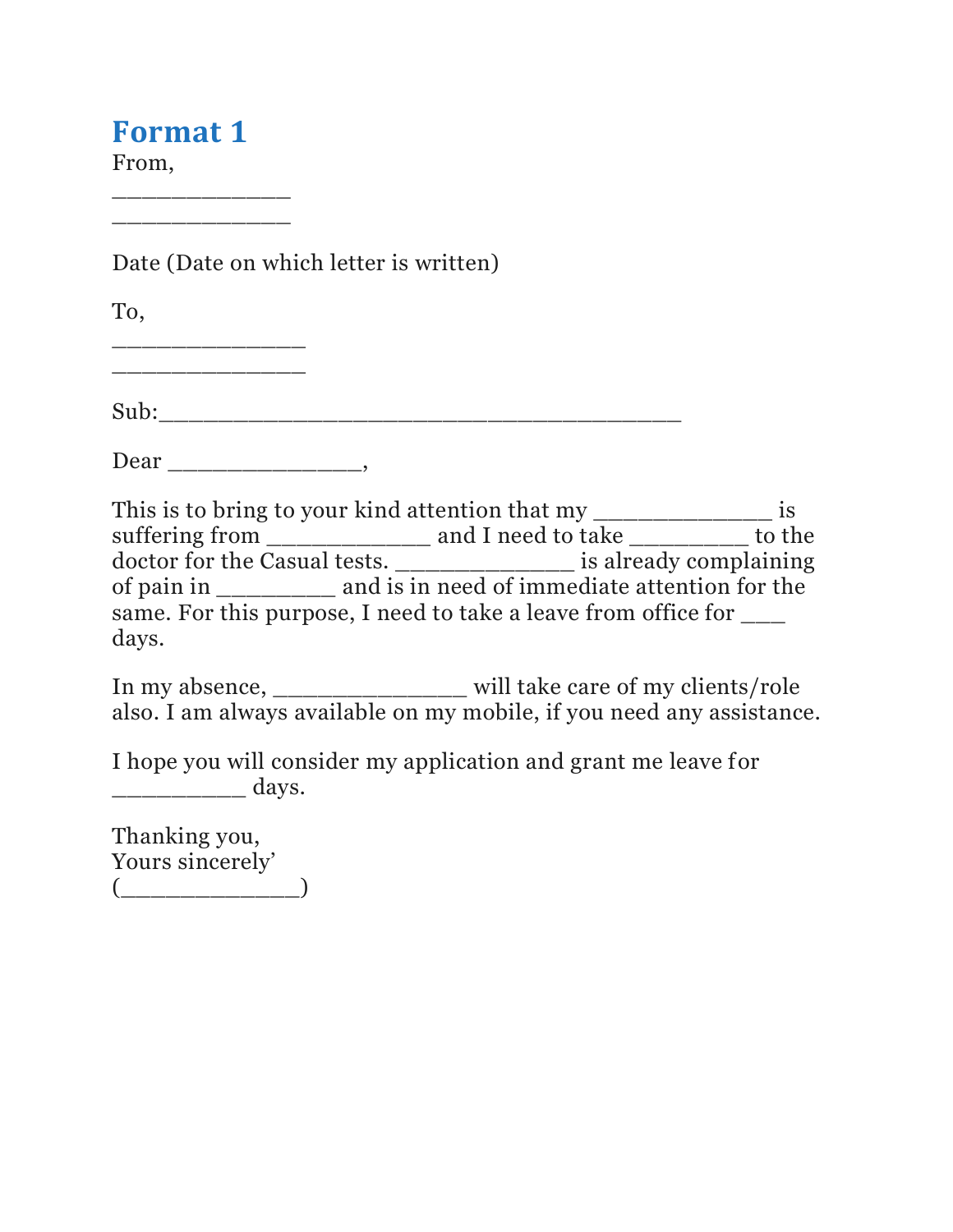## **Format 2**

From, Adam Ray Sales Manager ABC Associates

Date (Date on which letter is written)

To, George Mathew Senior HR Manager Infotime Associates

Sub: Casual Leave Application

Dear Mr. Mathew,

I would officially like to update you that my daughter is not well and I would like to take her to the hospital for full medical checkup. For this, I need to take a leave for one day from work. She is suffering from the pain in her eyes and also having fever. We are really worried for her. She is also not going to her school for the past one week.

I have spoken to Samuel and he will meet my clients in my absence and will update you the status on the same. I will submit all the medical reports of my daughter after the check up for your reference.

hope you will understand my situation and grant me leave for one day.

Thanking you, Yours sincerely,

\_\_\_\_\_\_\_\_\_ Edward Smith